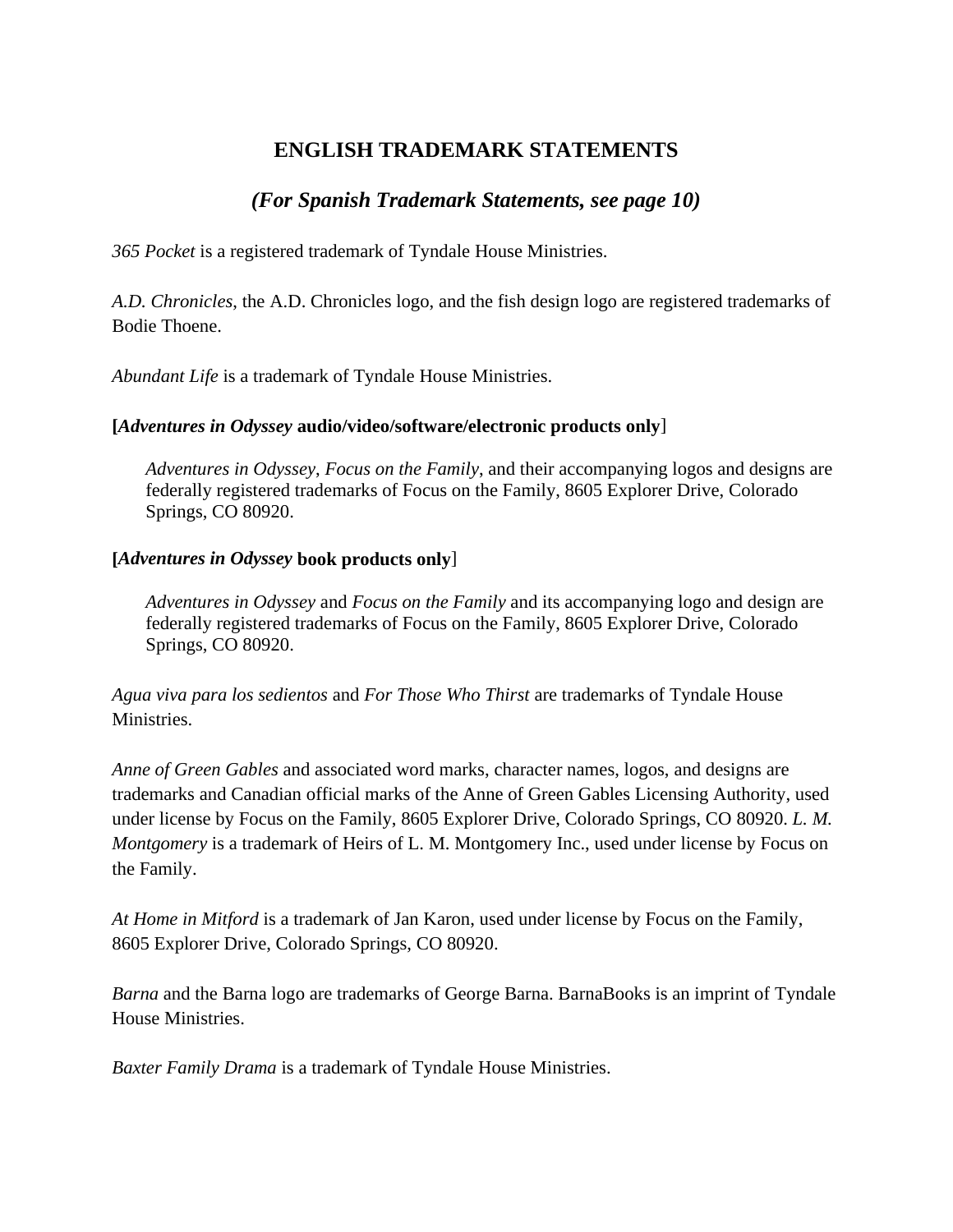*Beautiful Everyday* is a trademark of Tyndale House Ministries.

*Bedtime Blessings* and *Focus on the Family* and its accompanying logo and design are federally registered trademarks of Focus on the Family, 8605 Explorer Drive, Colorado Springs, CO 80920.

*Beyond Suffering* is a registered trademark of Joni and Friends.

*Bible Alive!* is a trademark of Tyndale House Ministries.

*Breathe Bible* is a registered trademark of Tyndale House Ministries.

*Building a Family Legacy* is a registered trademark of Siggie, LLC.

*Cada día es bello* and *Beautiful Everyday* are trademarks of Tyndale House Ministries.

*Daily Walk* is a registered trademark of Walk Thru the Bible Ministries, Inc.

*Diario vivir* is a trademark of Tyndale House Ministries. *Life Application* is a registered trademark of Tyndale House Ministries.

*Dr. James Dobson Presents Building a Family Legacy* is a registered trademark of Siggie, LLC.

*drinkdeeply* is a trademark of Tyndale House Ministries.

*Drive Thru History* is a trademark of ColdWater Media, LLC. *Focus on the Family* and its accompanying logo and design are federally registered trademarks of Focus on the Family, 8605 Explorer Drive, Colorado Springs, CO 80920.

*Duck Commander* is a trademark of Duck Commander, Inc.

*DuoTono* and *TuTone* are trademarks of Tyndale House Ministries.

*En un año*, the En un año logo, and *The One Year* are registered trademarks of Tyndale House Ministries. *One Year* and The One Year logo are trademarks of Tyndale House Ministries.

*Epicenter* is a registered trademark of The Joshua Fund.

*Epicentro* is a trademark of The Joshua Fund. *Epicenter* is a registered trademark of The Joshua Fund.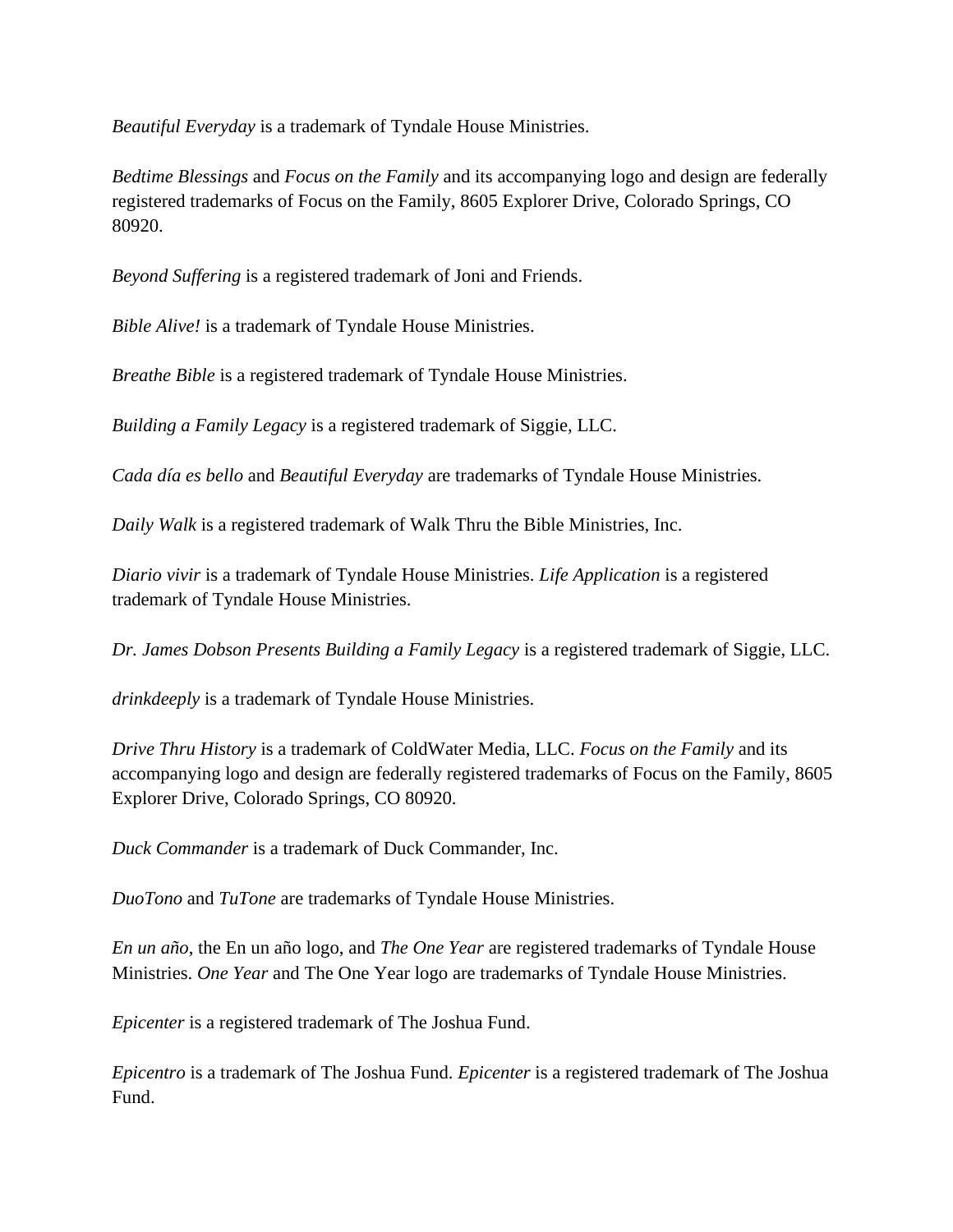*Essentials of Marriage* is a trademark of Focus on the Family, 8605 Explorer Drive, Colorado Springs, CO 80920. *Focus on the Family* and its accompanying logo and design are federally registered trademarks of Focus on the Family.

*Essentials of Parenting* is a trademark of Focus on the Family, 8605 Explorer Drive, Colorado Springs, CO 80920. *Focus on the Family* and its accompanying logo and design are federally registered trademarks of Focus on the Family.

*Every Man's Battle* is a registered trademark of New Life Ministries.

*Faith That Sticks* is a registered trademark of Tyndale House Ministries.

*Father Gilbert Mysteries* is a registered trademark of Paul McCusker. *Focus on the Family Radio Theatre* and *Focus on the Family* and its accompanying logo and design are federally registered trademarks of Focus on the Family, 8605 Explorer Drive, Colorado Springs, CO 80920.

*Filament* is a registered trademark of Tyndale House Ministries.

*Focus on the Family* and its accompanying logo and design are federally registered trademarks of Focus on the Family, 8605 Explorer Drive, Colorado Springs, CO 80920.

*Focus on the Family Radio Theatre* and *Focus on the Family* and its accompanying logo and design are federally registered trademarks of Focus on the Family, 8605 Explorer Drive, Colorado Springs, CO 80920.

*For Those Who Thirst* is a trademark of Tyndale House Ministries.

*glipit* is a registered trademark of Tyndale House Ministries. *express your faith your way* is a trademark of Tyndale House Ministries.

*gliplo*, *Expresa tu fe con creatividad*, and *express your faith your way* are trademarks of Tyndale House Ministries. *glipit* is a registered trademark of Tyndale House Ministries.

*God's Little Book* is a trademark of Tyndale House Ministries.

*Hands-On Bible* is a registered trademark of Group Publishing, Inc. The Hands-On Bible logo is a trademark of Group Publishing, Inc.

*Happy Day* is a registered trademark of Tyndale House Ministries.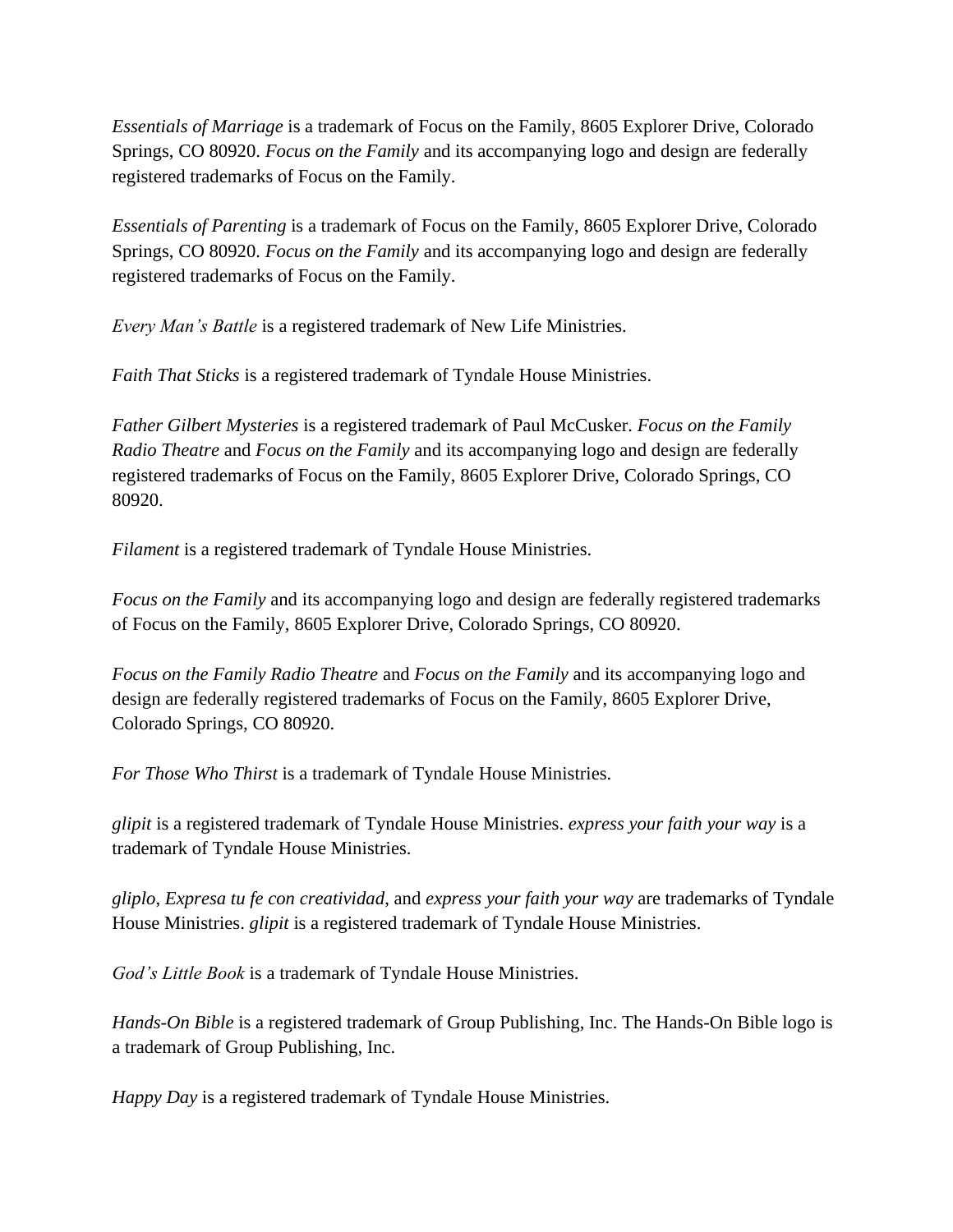*Harry Potter* is a registered trademark of Warner Bros. *Looking for God in Harry Potter* is not affiliated with or endorsed by J. K. Rowling or any of her publishers. It does not imply or claim any right to her characters or creation.

*Have a Good Day* is a registered trademark of Tyndale House Ministries.

*HelpFinder* is a trademark of Tyndale House Ministries.

*Hidden in My Heart* is a trademark of Charles S. Elkins.

*His Princess* is a registered trademark of Sheri Rose Shepherd.

*Holman Christian Standard Bible*, *Holman CSB*, and *HCSB* are federally registered trademarks of Holman Bible Publishers.

*How Now Shall We Live?* is a registered trademark of Tyndale House Ministries.

*Humble Bumbles* is a registered trademark of Amy Meyer Allen. *Spread the Joy* is a trademark of Amy Meyer Allen.

*iLumina* is a registered trademark of Tyndale House Ministries.

### **[***Immerse* **online product only; for** *Immerse* **print products, see** *The Reading Bible*]

*Immerse* is a registered trademark of the Institute for Bible Reading. *Immerse the Reading Bible*, *Immerse: The Bible Reading Experience*, and *The Reading Bible* are trademarks of the Institute for Bible Reading.

*Inspire* is a registered trademark of Tyndale House Ministries.

*Journey to Christmas* is a registered trademark of Journey to Christmas Productions, Inc.

*Jumble* and *Jumble for Kids* are registered trademarks of Tribune Media Services, Inc.

The K10C name and the K10C logo are trademarks of K10C Productions, LLC.

*Kidsboro*, *Adventures in Odyssey*, and *Focus on the Family* and its accompanying logo and design are federally registered trademarks of Focus on the Family, 8605 Explorer Drive, Colorado Springs, CO 80920.

*La verdad con claridad* and *The Truth Made Clear* are trademarks of Tyndale House Ministries.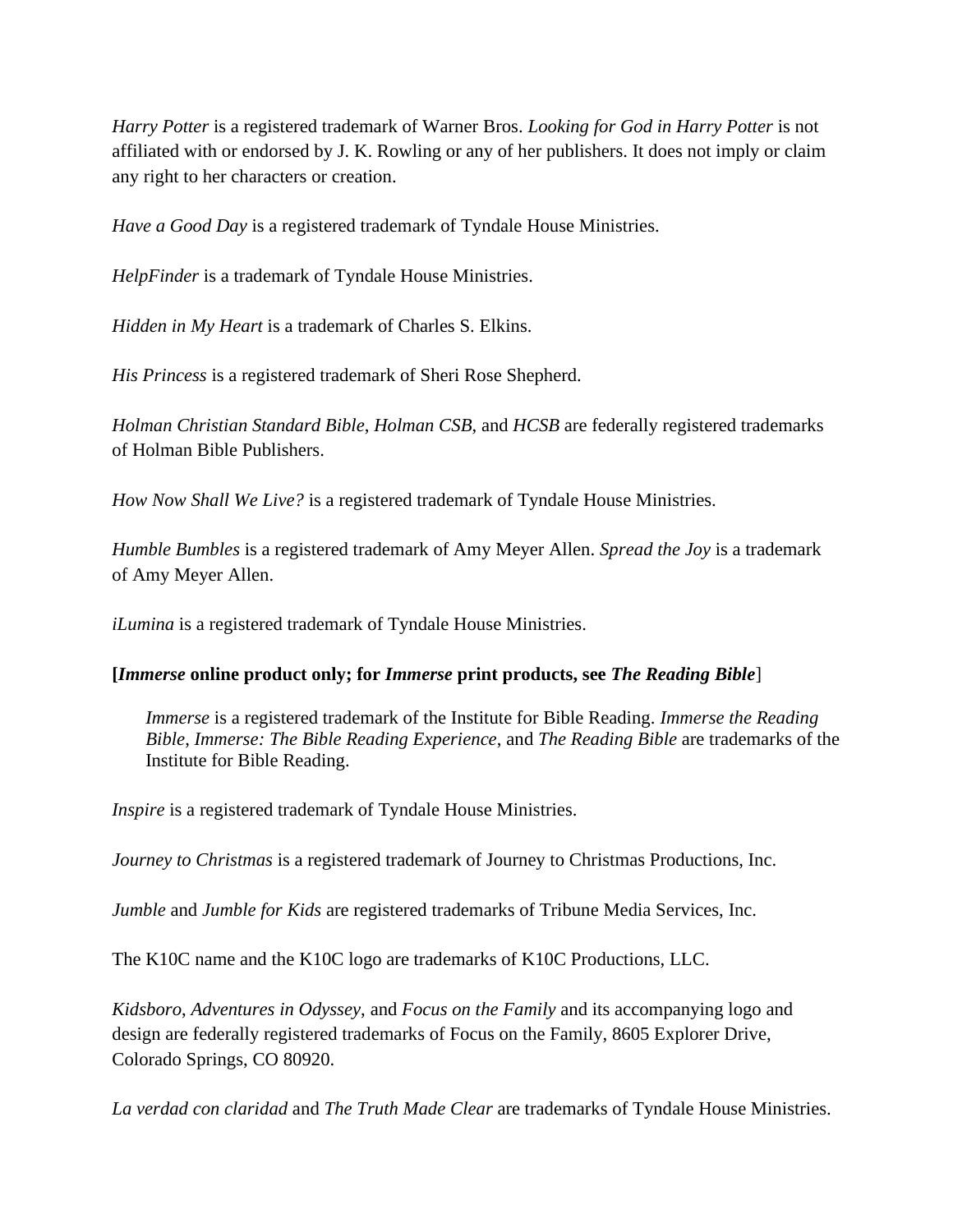LeatherLike is a registered trademark of Tyndale House Ministries.

*Left Behind* and the Left Behind series logo are registered trademarks of Tyndale House Ministries.

*Libronix Digital Library System* and the Libronix Digital Library System logo are trademarks of Logos Research Systems, Inc.

*Lies That Go Unchallenged* is a trademark of Tyndale House Ministries.

*Life Application*, *Life App*, and the Life App logo are registered trademarks of Tyndale House Ministries.

*Life Promises* is a trademark of Tyndale House Ministries.

*Life Recovery* is a registered trademark of Tyndale House Ministries.

*Little Blessings* is a registered trademark of Tyndale House Ministries. The Little Blessings characters are a trademark of Elena Kucharik.

*Living Books* is a registered trademark of Tyndale House Ministries. The Living Books logo is a trademark of Tyndale House Ministries.

*Living Expressions* and the Living Expressions logo are registered trademarks of Tyndale House Ministries.

*Manantial* and *TouchPoints* are trademarks of Tyndale House Ministries.

*McGee and Me!* is a registered trademark of Tyndale House Ministries.

*myBooks* is a trademark of Tyndale House Ministries.

*Narnia* and *The World of Narnia* are trademarks of C. S. Lewis (Pte) Ltd. *The Chronicles of Narnia* is a registered trademark of The C. S. Lewis Company Limited. The C. S. Lewis Company Limited also owns all copyrights and trademarks in the characters, names, and titles of *The Chronicles of Narnia*. ®

*NavPress* and the NavPress logo are registered trademarks of NavPress, The Navigators, Colorado Springs, CO.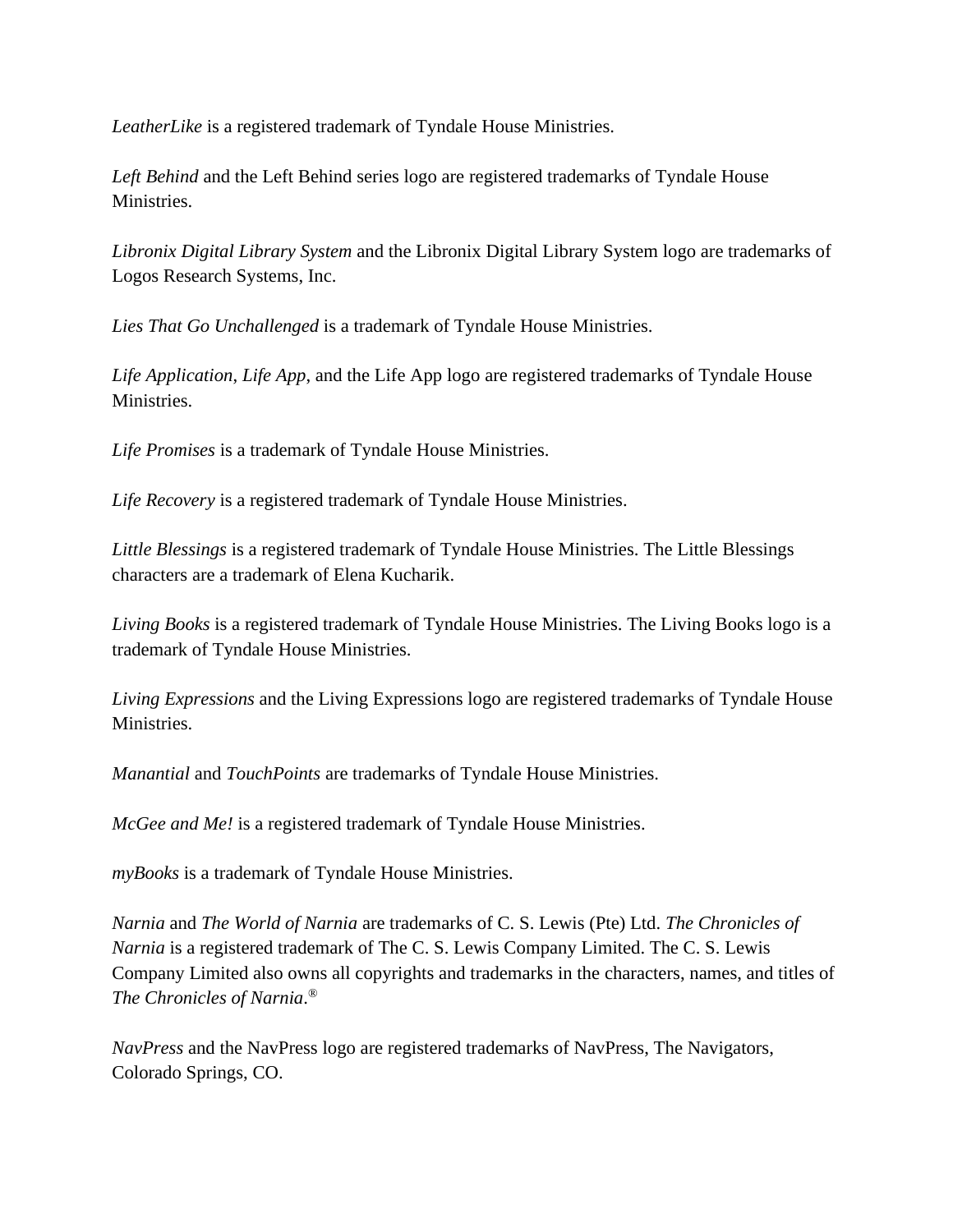*NavPress Audio* is a trademark of NavPress, The Navigators, Colorado Springs, CO.

*New Believer's* is a registered trademark of Tyndale House Ministries.

*New International Version, NIV*, and *Biblica* are registered trademarks of Biblica, Inc.

*New King James Version* and *NKJV* are registered trademarks of HarperCollins Christian Publishing, Inc.

*New Living Translation*, *NLT*, and the New Living Translation logo are registered trademarks of Tyndale House Ministries.

*NLT Study Bible* is a registered trademark of Tyndale House Ministries.

*Nueva Traducción Viviente*, *NTV*, and the logo are registered trademarks of Tyndale House Ministries.

*Nuevos creyentes* is a trademark of Tyndale House Ministries. *New Believer's* is a registered trademark of Tyndale House Ministries.

*Operation Worship* is a registered trademark of the Open Window Foundation.

*Our Daily Bread* is a registered trademark of RBC Ministries.

*Para compartir un abrazo*, *That End with a Hug!*, *¡Comparte-un-abrazo!*, *Share-a-Hug!*, the ¡Comparte-un-abrazo! logo, the Share-a-Hug! logo, *Comparte un abrazo con alguien a quien amas*, and *Share a Hug with Someone You Love* are trademarks of Wonder Kids.

## **[***Passages* **audio products only**]

*Passages* is a trademark of Focus on the Family, 8605 Explorer Drive, Colorado Springs, CO 80920. *Adventures in Odyssey*, *Focus on the Family*, and their accompanying logos and designs are federally registered trademarks of Focus on the Family.

## **[***Passages* **book products only**]

*Passages* is a trademark of Focus on the Family, 8605 Explorer Drive, Colorado Springs, CO 80920. *Adventures in Odyssey* and *Focus on the Family* and its accompanying logo and design are federally registered trademarks of Focus on the Family.

*Paws & Tales* is a registered trademark of Insight for Living.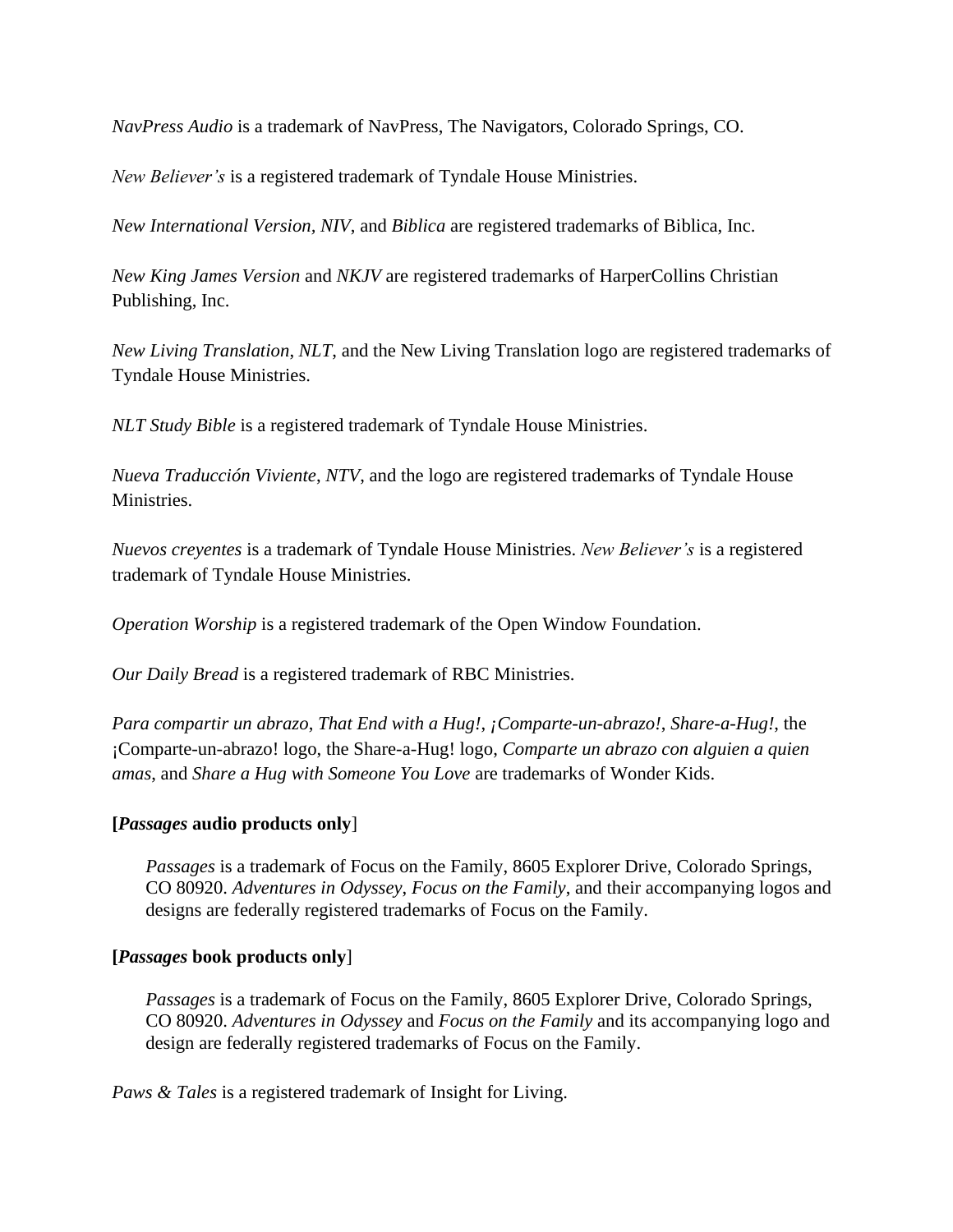*PrayerPoints* is a registered trademark of Tyndale House Ministries.

*The Reading Bible* is a registered trademark of the Institute for Bible Reading.

*Reina-Valera 1960* is a registered trademark of American Bible Society.

*//REMIX* is a registered trademark of NavPress, The Navigators.

*Renacer* is a trademark of Tyndale House Ministries. *Life Recovery* is a registered trademark of Tyndale House Ministries.

*SentiPiel* is a trademark of Tyndale House Ministries. *LeatherLike* is a registered trademark of Tyndale House Ministries.

*Sister Circle* is a trademark of Tyndale House Ministries.

*That End with a Hug!*, *Share-a-Hug!*, the Share-a-Hug! logo, and *Share a Hug with Someone You Love* are trademarks of Wonder Kids.

*The Book* and The Book logo are trademarks of The Christian Broadcasting Network, Inc.

*The Chronicles of Narnia*, *Narnia*, and all book titles, characters, and locales original to The Chronicles of Narnia are trademarks of C. S. Lewis Pte. Ltd. Use without permission is strictly prohibited.

*The Church Around the World* is a registered trademark of Tyndale House Ministries.

*The Daily God Book* is a trademark of Tyndale House Ministries.

*The Dead Sea Squirrels* is a registered trademark of Michael L. Nawrocki

*The Family Project* is a registered trademark of Focus on the Family, 8605 Explorer Drive, Colorado Springs, CO 80920.

*The Hobbit* is a trademark of the Saul Zaentz Company dba Tolkien Enterprises.

*The Imagination Station*, *Adventures in Odyssey*, and *Focus on the Family* and its accompanying logo and design are federally registered trademarks of Focus on the Family, 8605 Explorer Drive, Colorado Springs, CO 80920.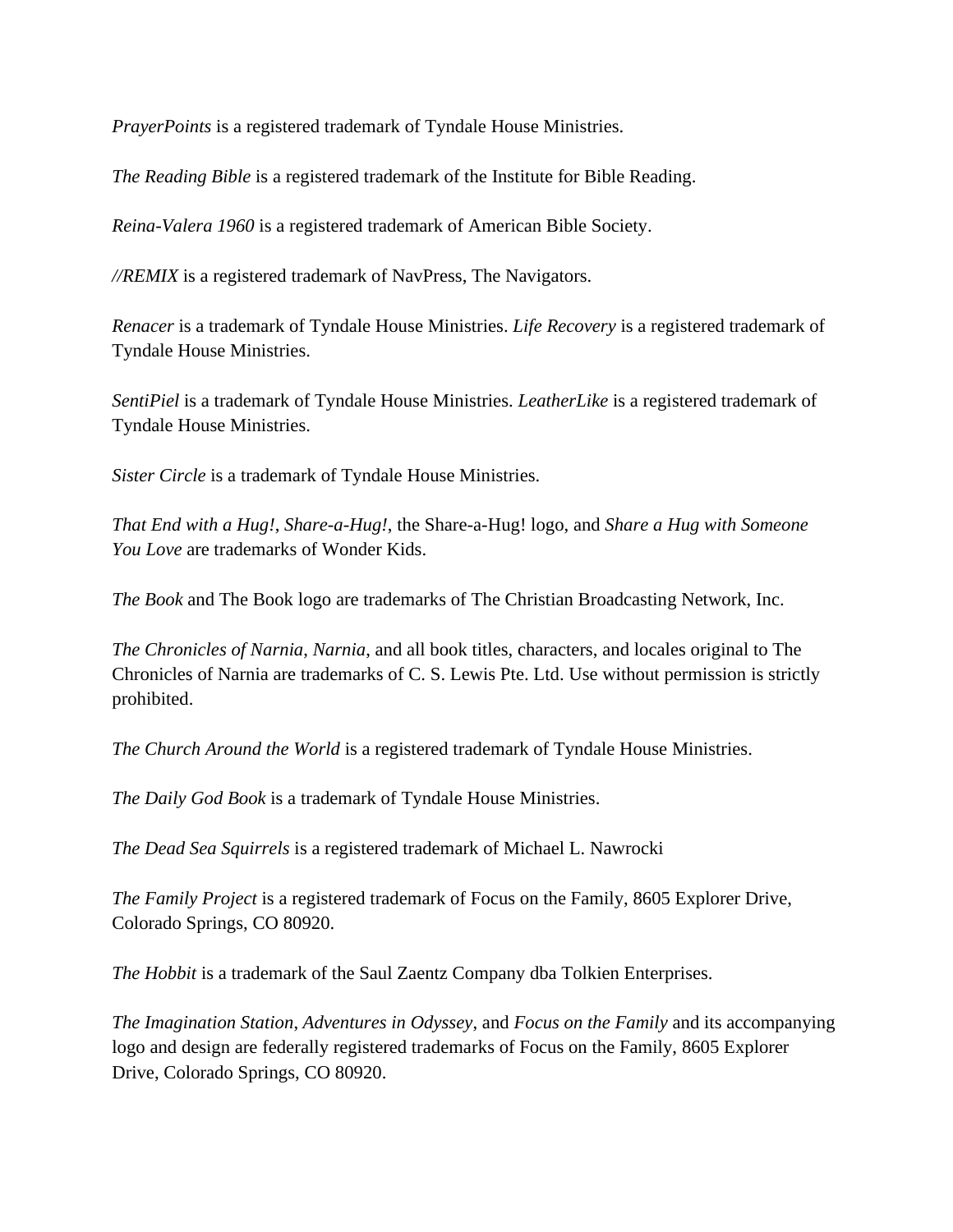*The Last Chance Detectives* and *Focus on the Family* and its accompanying logo and design are federally registered trademarks of Focus on the Family, 8605 Explorer Drive, Colorado Springs, CO 80920.

*The Lion, the Witch and the Wardrobe* is a trademark of C. S. Lewis (Pte) Ltd.

*The Lord of the Rings* is a trademark of the Saul Zaentz Company dba Tolkien Enterprises.

*The Message* and *The Message* logo are registered trademarks of NavPress, The Navigators.

*The Message//REMIX* is a registered trademark of NavPress, The Navigators.

*The One Year* is a registered trademark of Tyndale House Ministries. *One Year* and The One Year logo are trademarks of Tyndale House Ministries.

### **[***Immerse* **print product only; for** *Immerse* **online products, see** *Immerse*]

*The Reading Bible* is a registered trademark of the Institute for Bible Reading. *Immerse*, *Immerse the Reading Bible*, and *Immerse: The Bible Reading Experience* are trademarks of the Institute for Bible Reading.

*The Truth Made Clear* is a trademark of Tyndale House Ministries.

*Thrive* is a trademark of Tyndale House Ministries.

*TouchPoints* is a trademark of Tyndale House Ministries.

*TrueU* and *Focus on the Family* and its accompanying logo and design are federally registered trademarks of Focus on the Family, 8605 Explorer Drive, Colorado Springs, CO 80920.

*Trusted. For Life.* is a registered trademark of Tyndale House Ministries.

*TuTone* is a trademark of Tyndale House Ministries.

*Tyndale* and Tyndale's quill logo are registered trademarks of Tyndale House Ministries.

*Tyndale Audio* is a trademark of Tyndale House Ministries.

*Tyndale Entertainment* and the Tyndale Entertainment logo are trademarks of Tyndale House Ministries.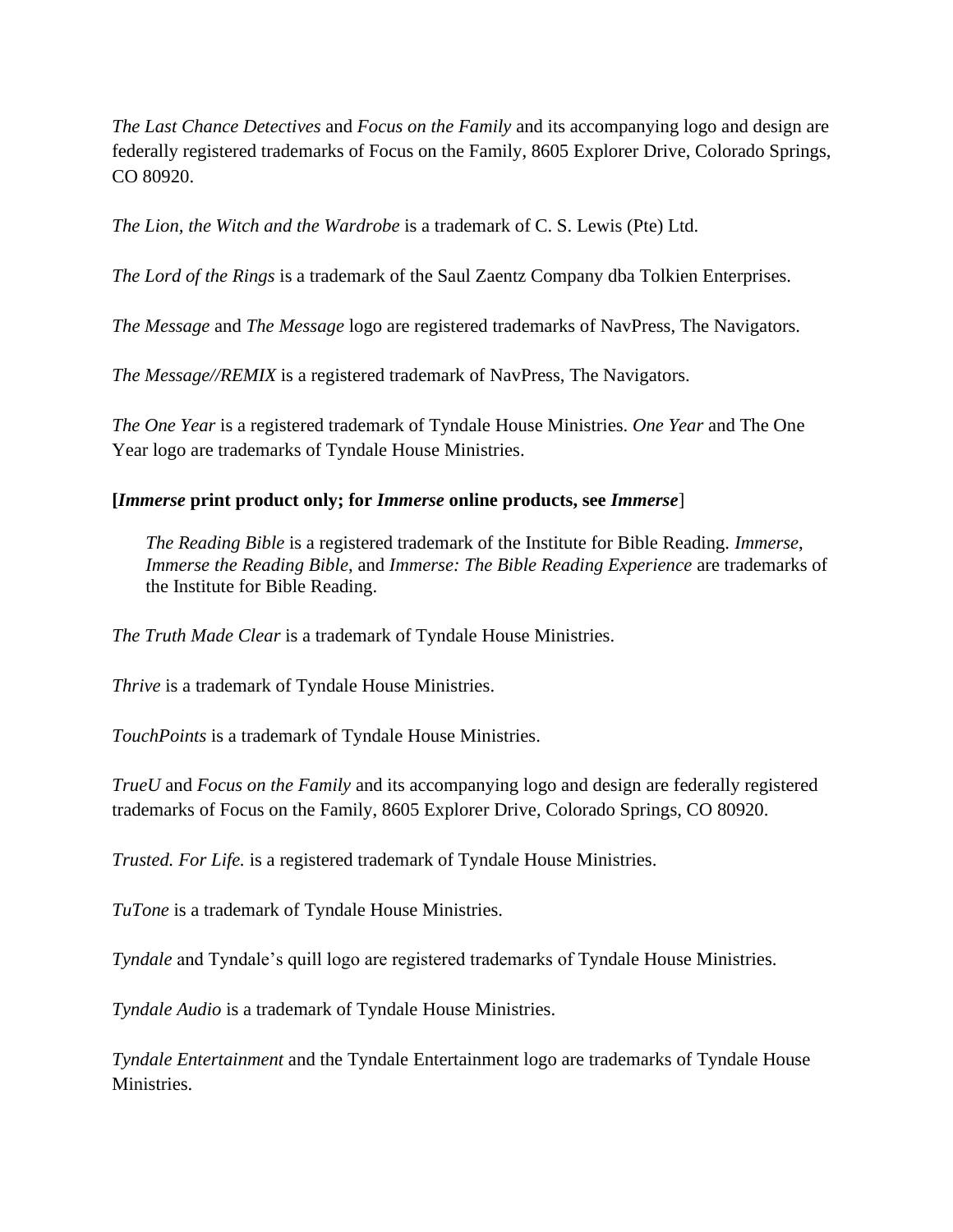*Tyndale Español*, *Tyndale*, and Tyndale's quill logo are registered trademarks of Tyndale House Ministries.

The Tyndale Kids logo is a trademark of Tyndale House Ministries.

*Tyndale*, Tyndale's quill logo, *Tyndale Momentum*, and the Tyndale Momentum logo are registered trademarks of Tyndale House Ministries. Tyndale Momentum is the nonfiction imprint of Tyndale House Publishers, Carol Stream, Illinois.

The Tyndale Niños logo and the Tyndale Kids logo are trademarks of Tyndale House Ministries.

*UnCommon* is a trademark of Tyndale House Ministries.

*Vida abundante* and *Abundant Life* are trademarks of Tyndale House Ministries.

*Walk Thru the Bible* and the Walk Thru the Bible logo are registered trademarks of Walk Thru the Bible Ministries, Inc.

*Wander* and the Wander logo are trademarks of Tyndale House Ministries. Wander is an imprint of Tyndale House Publishers, Carol Stream, Illinois.

*Wayfinding* and *Wayfinding Mapping* are trademarks of Tyndale House Ministries.

*What the Bible Is All About* is a registered trademark of Tyndale House Ministries.

*Wonder Kids* is a registered trademark of The Stephens Group, Inc., DBA Wonder Workshop.

*Youth for Christ* and the Youth for Christ logo are registered trademarks of Youth for Christ/USA, Inc.

*Zips* is a trademark of Tyndale House Ministries.